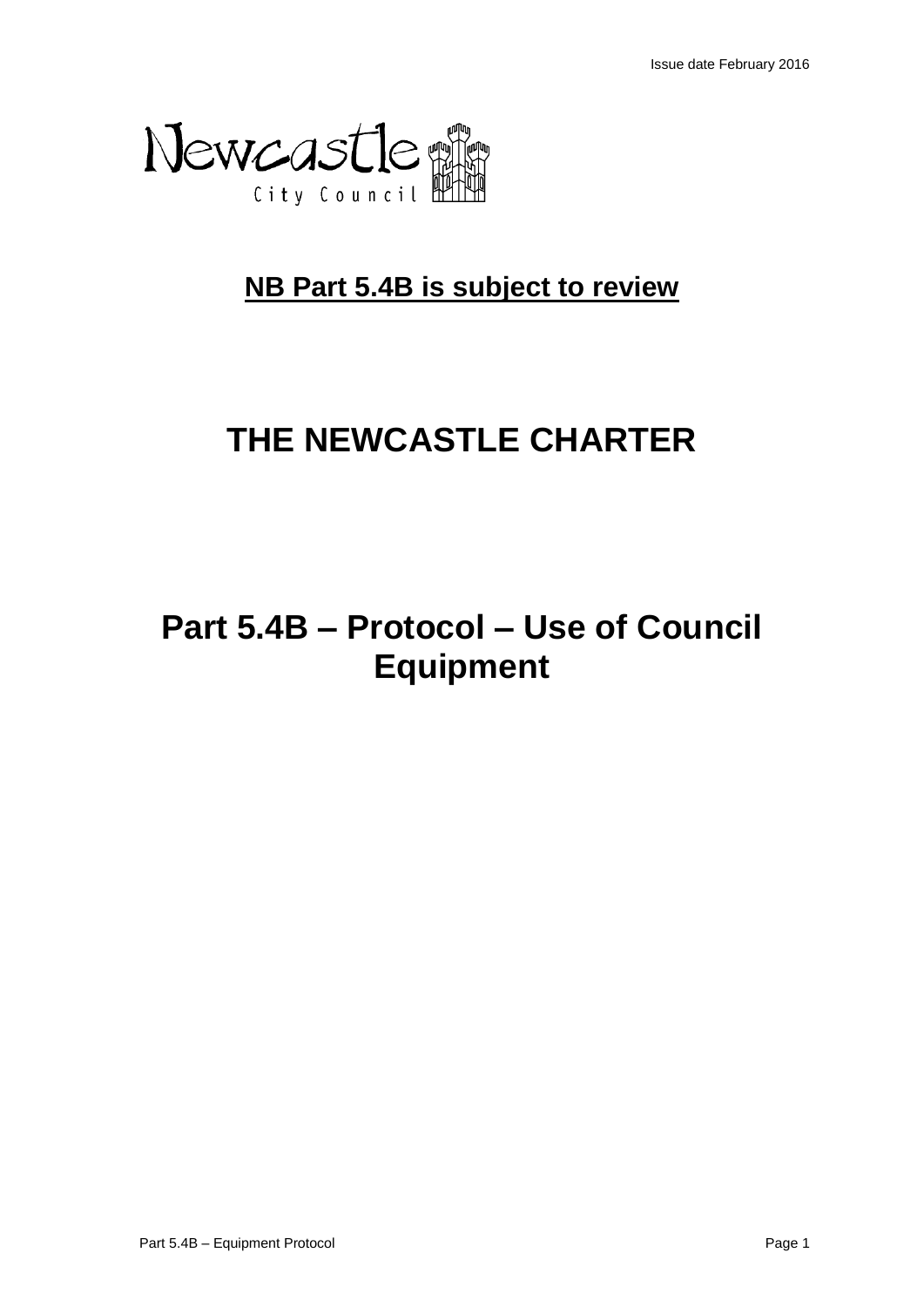### **Notes:-**

**The purpose of this protocol is to provide guidance to members and voting co-optees on the use of Council equipment. It constitutes a local protocol and is not part of the Code of Conduct for Members and Voting Co-optees under the Localism Act 2011.**

## **Authorisation**

This was approved by City Council on 5 February 2003. Minor changes were made in 2008 to reflect the revised Members' Code of Conduct.

Further changes have been made in 2012 to reflect the new Members' Code of Conduct.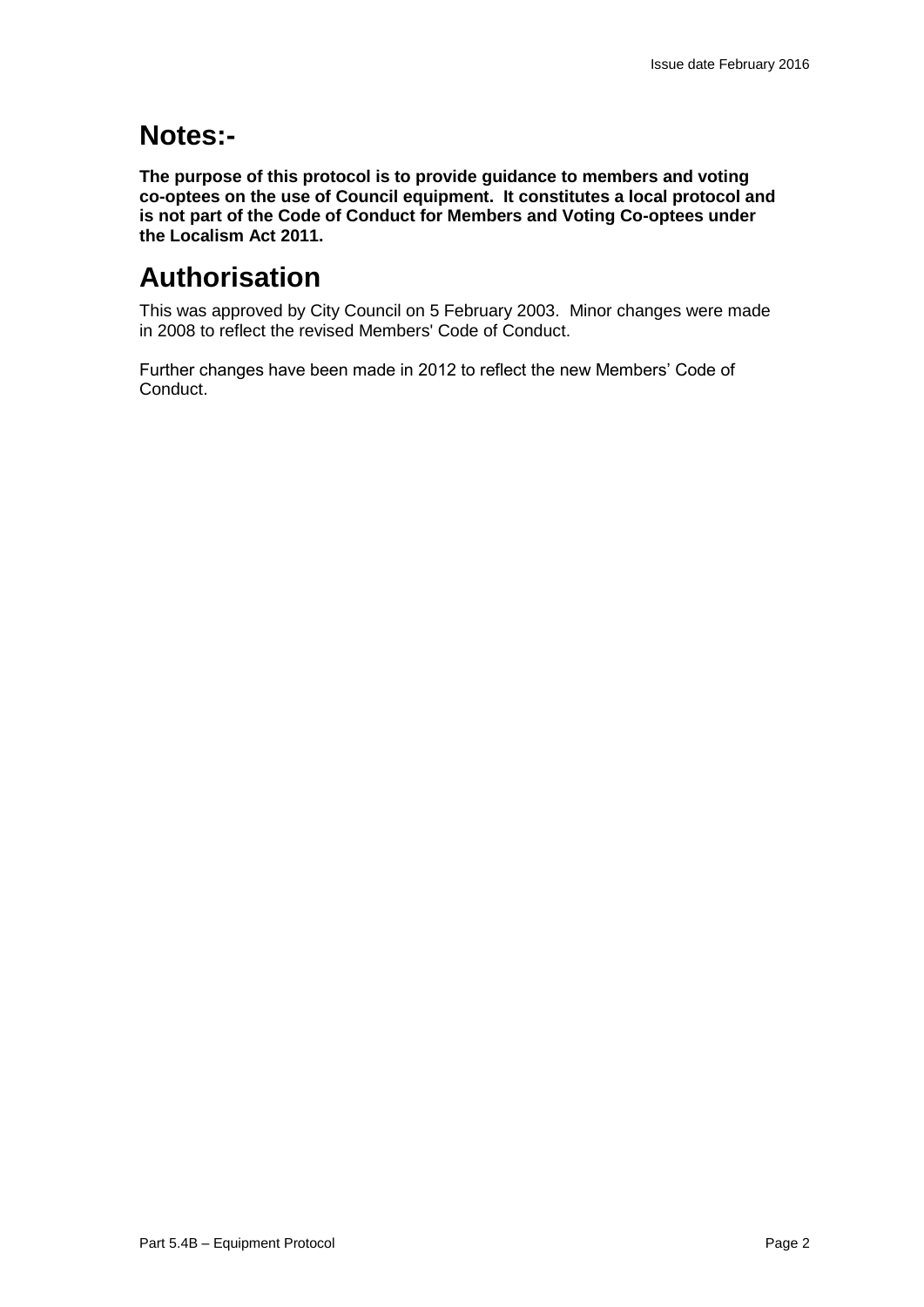#### **CODE OF CONDUCT FOR MEMBERS AND VOTING CO-OPTEES - USE OF COUNCIL EQUIPMENT**

Paragraph 7 of the Code of Conduct for Members provides:

"7 When using or authorising the use by others of the resources of the Council, you must act in accordance with the Council's reasonable requirements (as set out in such protocol as it may adopt from time to time for these purposes) and must ensure they are not used for party political purposes."

Guidance for Members and voting co-optees is provided in this code.

Whilst this code of conduct sets out the Council's requirements about the use of Council resources by Members, Members are also reminded that the Council has adopted policies on sustainability under Local Agenda 21. Members are able to contribute to the achievement of these policies in the way in which they use Council resources (e.g. recycling, electronic communication etc) and are encouraged to do so.

#### 1. **General**

- 1.1 The Council only has power to provide facilities that assist Members in discharging their role as Members of the Council. Services and equipment provided can, therefore, only be used on Council business and not in connection with party political or electoral campaigning activity or for private purposes (except where specifically authorised).
- 1.2 Members should have regard to the limit on Council resources.

#### 2. **Printing**

- 2.1 The facilities are not available for producing material designed to affect public support for or to promote a political party or a candidate in an election or to promote a party political campaign.
- 2.2 No political logos can appear on printed material.
- 2.3 The name of a political party may appear on printed material once, but only in the form: "*Name of party* Member".
- 2.4 The Council's logo is only available for use in connection with Council business.

#### 3. **Photocopying**

- 3.1 Photocopying facilities are provided in connection with Council business only.
- 3.2 There is no specific limit on the number of photocopies available but Members should be economic in their use of resources.
- 3.3 Members should be aware of copyright and that there are restrictions on what can and cannot be copied. Members should follow the guidelines displayed in Members Services.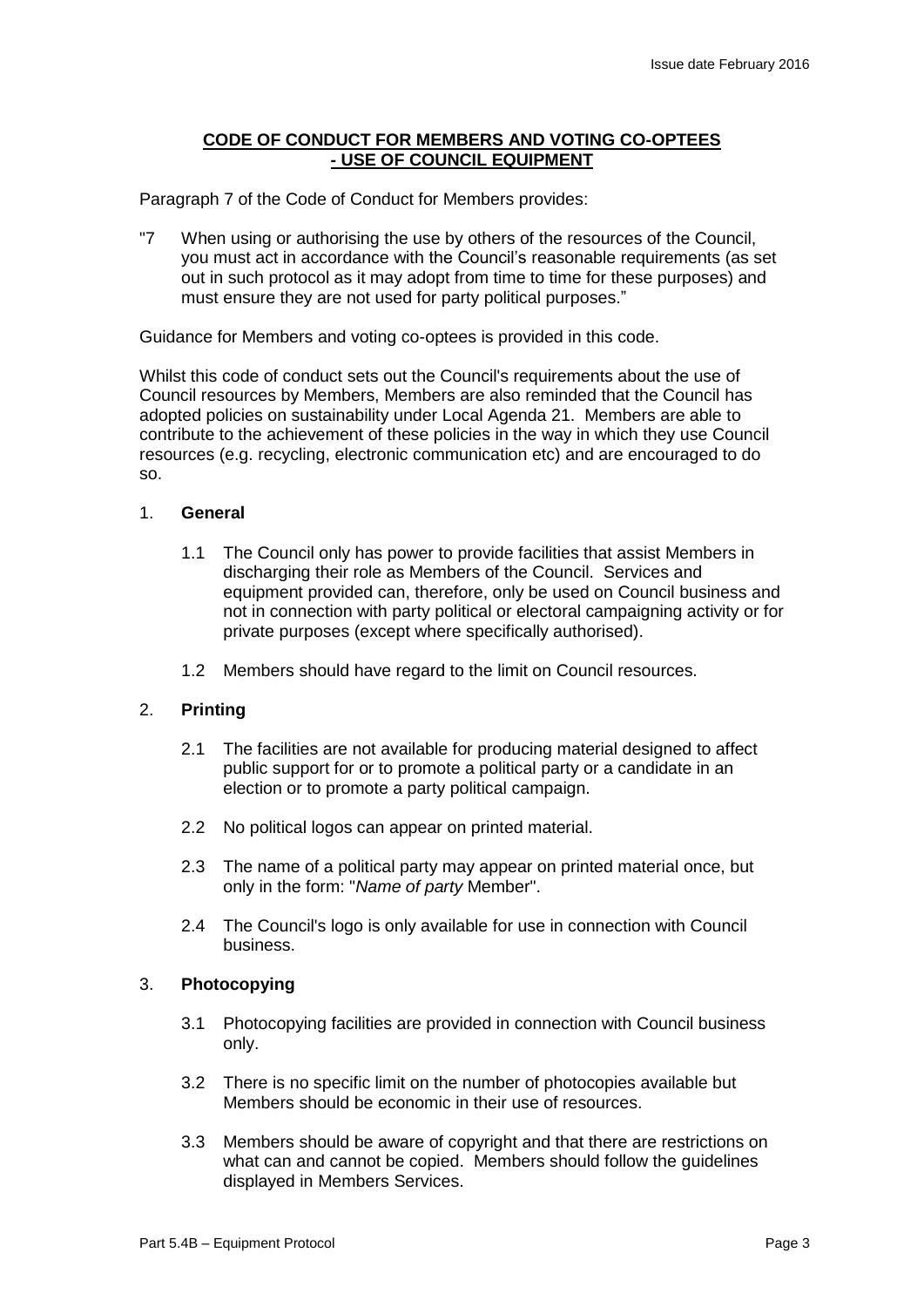#### 4. **Personalised letterhead and business cards**

These are provided for use only in connection with Council business.

#### 5. **Postage**

- 5.1 This is available for Members in connection with Council business only. Whilst there is no restriction on distributing leaflets or circular letters, Members are requested to be economic in their use of this facility. Members are also reminded that this facility cannot be used in connection with party political or election purposes.
- 5.2 Unless there are exceptional circumstances, postage will be second class.
- 5.3 In the interests of economy, Members are requested to use e-mail instead of post wherever possible.

#### 6. **Member Services**

The secretarial and research services provided by Member Services cannot be used in connection with party political or election purposes or for private purposes.

#### 7. **Telephones**

If the Council installs a telephone line at a Member's home at the Member's request, this is to be used exclusively for Council business. (Such installation will be free of charge to the Member). Members receive a yearly allowance towards the cost of rental and calls

#### 8. **Car park passes**

These can only be used on Council business.

#### 9. **Return of Equipment**

At the end of the period as an elected Member, all items of equipment are to be returned to the Council in full working condition.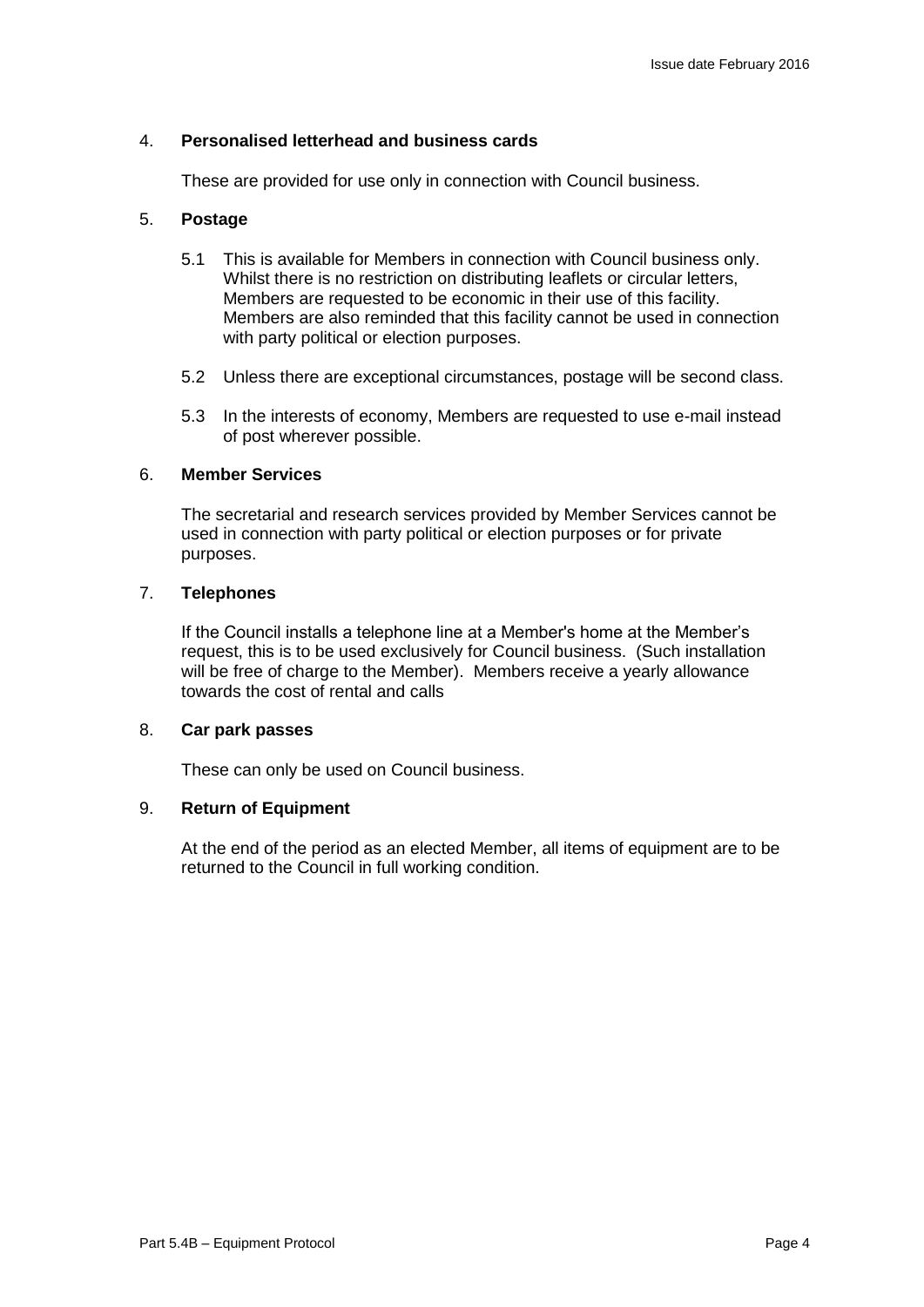### 10. **ICT**

The following options are available to Members :

- Provision of a laptop
- Use of a PC in Council premises
- Provision of a PDA

|          |                                                                                                                                                                                                                                                                                | Laptop                  | PC in<br>Council<br>premises | <b>PDA</b>   |
|----------|--------------------------------------------------------------------------------------------------------------------------------------------------------------------------------------------------------------------------------------------------------------------------------|-------------------------|------------------------------|--------------|
| (A)      | The equipment is the property of the Council.                                                                                                                                                                                                                                  | $\overline{\checkmark}$ | ✓                            | $\checkmark$ |
| (B)      | At the end of the period as an elected Member,<br>the equipment and software is to be returned to<br>the Council in full working condition. In addition,<br>the equipment and software is to be returned on<br>request by the Head of ICT.                                     | ✓                       |                              |              |
| (C)      | The equipment must be installed by an IT Support<br>Officer of the Council.                                                                                                                                                                                                    |                         |                              |              |
| (D)      | Members are required to undergo training<br>provided by the Council in the use of the<br>equipment.                                                                                                                                                                            |                         |                              |              |
| (E)      | The system, including access to the internet and<br>e-mail and the calendar system, is provided for<br>use as a Member only. However, personal use is<br>permitted provided that it does not hamper or<br>conflict with official business, but political use is<br>prohibited. |                         |                              |              |
| (F)      | The installation of software is only to be carried<br>out by an IT Support Officer                                                                                                                                                                                             |                         |                              |              |
| (G)      | No unlicensed software or software not related to<br>Council business is to be installed. IT Support<br>Officers are authorised to remove all such<br>software.                                                                                                                |                         |                              |              |
| (H)      | The copying of licensed software and data is<br>illegal and prohibited.                                                                                                                                                                                                        |                         |                              |              |
| (1)      | Software or data files are to be checked for<br>viruses before being loaded on to the equipment.                                                                                                                                                                               | ✓                       | ✓                            |              |
| $(\cup)$ | Members must not attempt to repair the<br>equipment themselves.                                                                                                                                                                                                                | ✓                       | ✓                            |              |
| (K)      | It is a Member's responsibility to ensure that any<br>data he or she wishes to keep is backed up on<br>any floppy disc or PC.                                                                                                                                                  |                         |                              |              |
| (L)      | Members should only use the official Council e-<br>mail address for Council business.                                                                                                                                                                                          | ✓                       | ✓                            |              |
| (M)      | Only the official Council website address, and the<br>official Council e-mail address may appear on<br>Council stationery.                                                                                                                                                     | ✓                       | ✓                            |              |
| (N)      | Members are required to sign and keep up to date<br>an inventory of all equipment supplied to them.                                                                                                                                                                            |                         |                              |              |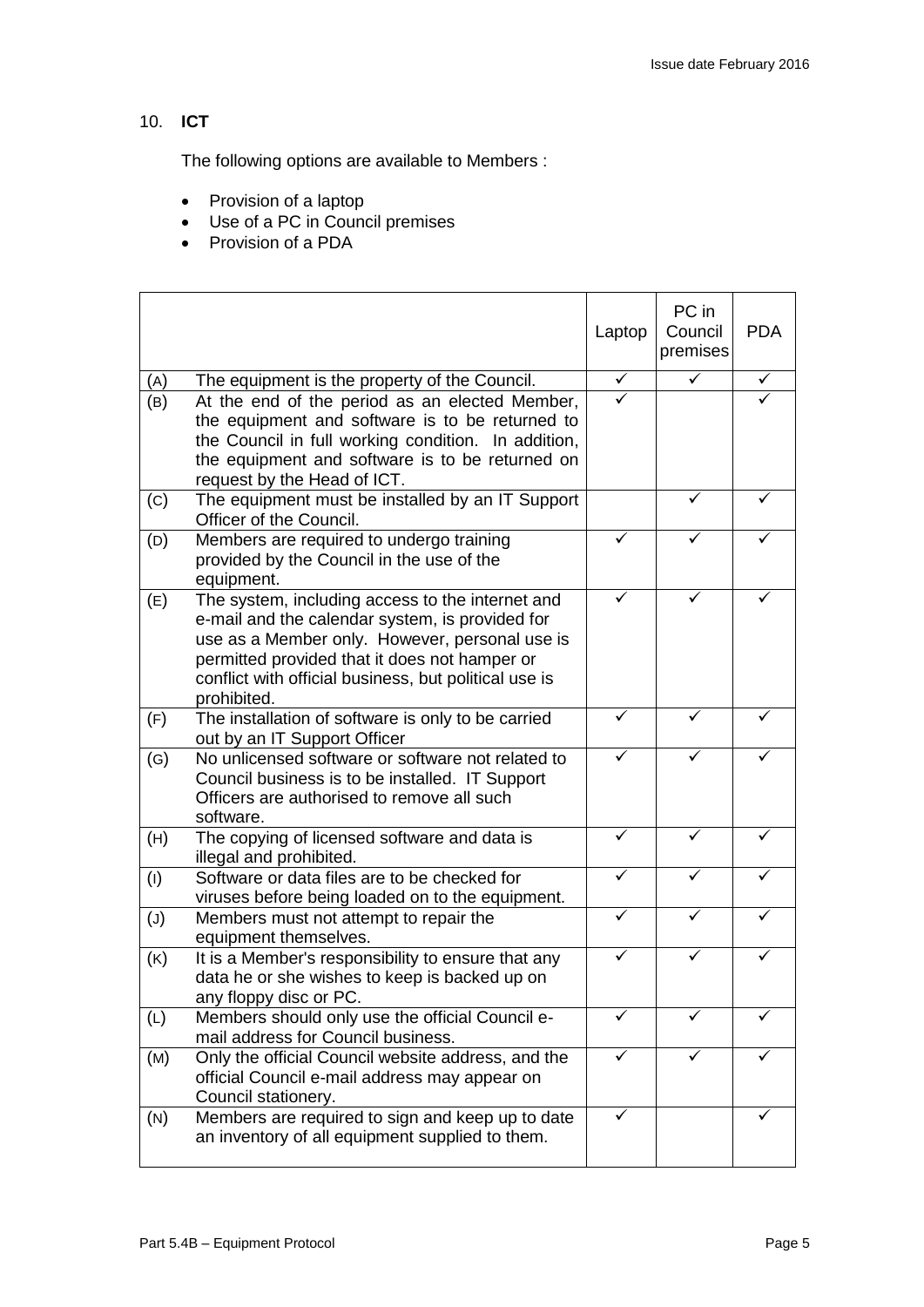|                   |                                                                                                                                                                                                                                                                       | Laptop | PC in<br>Council | <b>PDA</b> |
|-------------------|-----------------------------------------------------------------------------------------------------------------------------------------------------------------------------------------------------------------------------------------------------------------------|--------|------------------|------------|
|                   |                                                                                                                                                                                                                                                                       |        | premises         |            |
| (O)               | Security:<br>Passwords are not to be disclosed to<br>unauthorised persons.<br>The unauthorised use of another person's<br>password is not permitted.                                                                                                                  |        |                  |            |
| (P)               | Members should have regard to the privacy of<br>other Members and should not without permission<br>of the Member access another Member's e-mails<br>or data.                                                                                                          |        |                  |            |
| $\left( Q\right)$ | Insurance<br>The Council maintains insurance on the<br>equipment provided to Members. However, all<br>reasonable care must be taken to prevent loss<br>and damage so that all items are to be<br>secured as far as practical.                                         | ✓      |                  |            |
|                   | Laptops and PDA's must not be left unattended<br>or unsecured wherever they may be.                                                                                                                                                                                   |        |                  |            |
|                   | Any loss or damage to equipment must be<br>reported as soon as possible.                                                                                                                                                                                              |        |                  |            |
| (R)               | Laptops shall be transported in the supplied<br>carrying case and when returning a laptop to the<br>Civic Centre for repair it shall be returned in the<br>carrying case together with all accessories<br>provided with the laptop.                                   | ✓      |                  |            |
| (S)               | Security policy                                                                                                                                                                                                                                                       |        |                  |            |
|                   | Members must comply with the City Council's<br>Information Security Policy. In particular,<br>Members' attention is drawn to the following<br>extracts.<br>E-mail<br>The sender of an e-mail is responsible for the<br>communication and must ensure that it does not |        |                  |            |
|                   | contain any libellous or defamatory statements.                                                                                                                                                                                                                       |        |                  |            |
|                   | <b>Internet</b>                                                                                                                                                                                                                                                       |        |                  |            |
|                   | Users must not:                                                                                                                                                                                                                                                       |        |                  |            |
|                   | access or transmit any offensive, obscene<br>or indecent images<br>receive or transmit material that is designed<br>or is likely to cause inconvenience or<br>distress                                                                                                |        |                  |            |
|                   | create, receive or transmit any defamatory<br>material                                                                                                                                                                                                                |        |                  |            |
|                   | transmit any material that infringes the<br>copyright of another person                                                                                                                                                                                               |        |                  |            |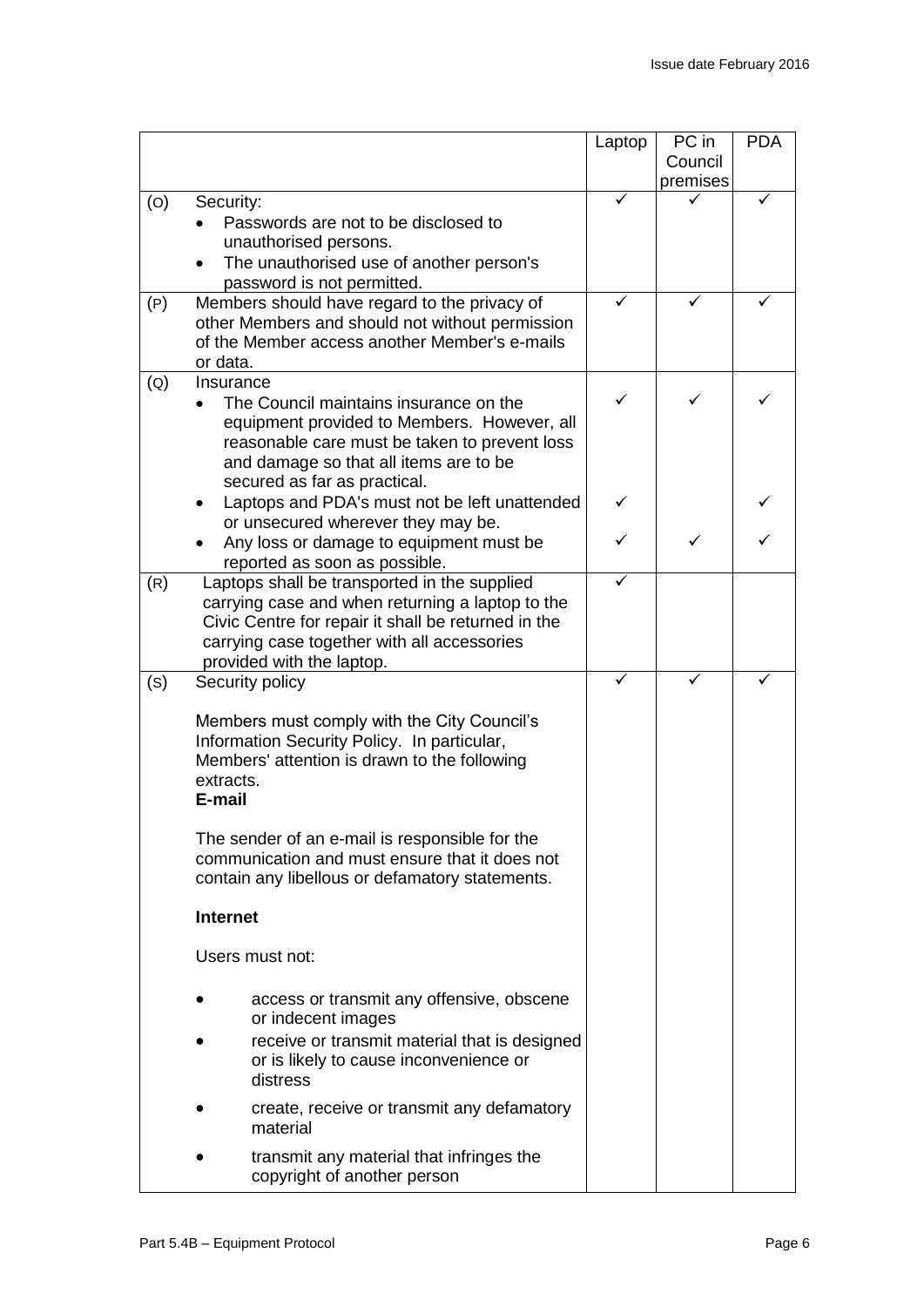|     | organisation                                                                                                                                                                                                                                                                                  | transmit any unsolicited, commercial or<br>advertising material to any other person or                                               |  |   |  |
|-----|-----------------------------------------------------------------------------------------------------------------------------------------------------------------------------------------------------------------------------------------------------------------------------------------------|--------------------------------------------------------------------------------------------------------------------------------------|--|---|--|
|     | Members should note that (i) the reference to e-<br>mail here includes sms text messages (ii) the<br>rules about access to the internet apply to access<br>through mobile phones as well as PCs, laptops<br>and PDA's.                                                                        |                                                                                                                                      |  |   |  |
| (T) | use.                                                                                                                                                                                                                                                                                          | The Council will provide consumables for Council                                                                                     |  |   |  |
| (U) | Health and Safety:                                                                                                                                                                                                                                                                            |                                                                                                                                      |  |   |  |
|     | (a)                                                                                                                                                                                                                                                                                           | Members are reminded of the following<br>recommendations for safe use of a<br>standard PC on their desktop.                          |  | ✓ |  |
|     |                                                                                                                                                                                                                                                                                               | Sit in a chair that gives good back support<br>to avoid back ache                                                                    |  |   |  |
|     | twisting                                                                                                                                                                                                                                                                                      | Position the screen in front of you to avoid                                                                                         |  |   |  |
|     | reduce eye strain                                                                                                                                                                                                                                                                             | Regularly look away from the screen to                                                                                               |  |   |  |
|     | (b)<br>neck                                                                                                                                                                                                                                                                                   | Members should avoid using a laptop on a<br>low table or on the lap as these positions<br>will increase strain on the lower back and |  |   |  |
|     | (c)                                                                                                                                                                                                                                                                                           | Members are encouraged to attend the<br>relevant training course with regard to safe<br>use of their computer system.                |  |   |  |
| (V) | If a Member has chosen to use his or her own PC,<br>the Council will provide software for Council<br>business. At the end of the period as an elected<br>Member, the software is to be removed by IT<br>Services and any modem is to be returned to the<br>Council in full working condition. |                                                                                                                                      |  |   |  |